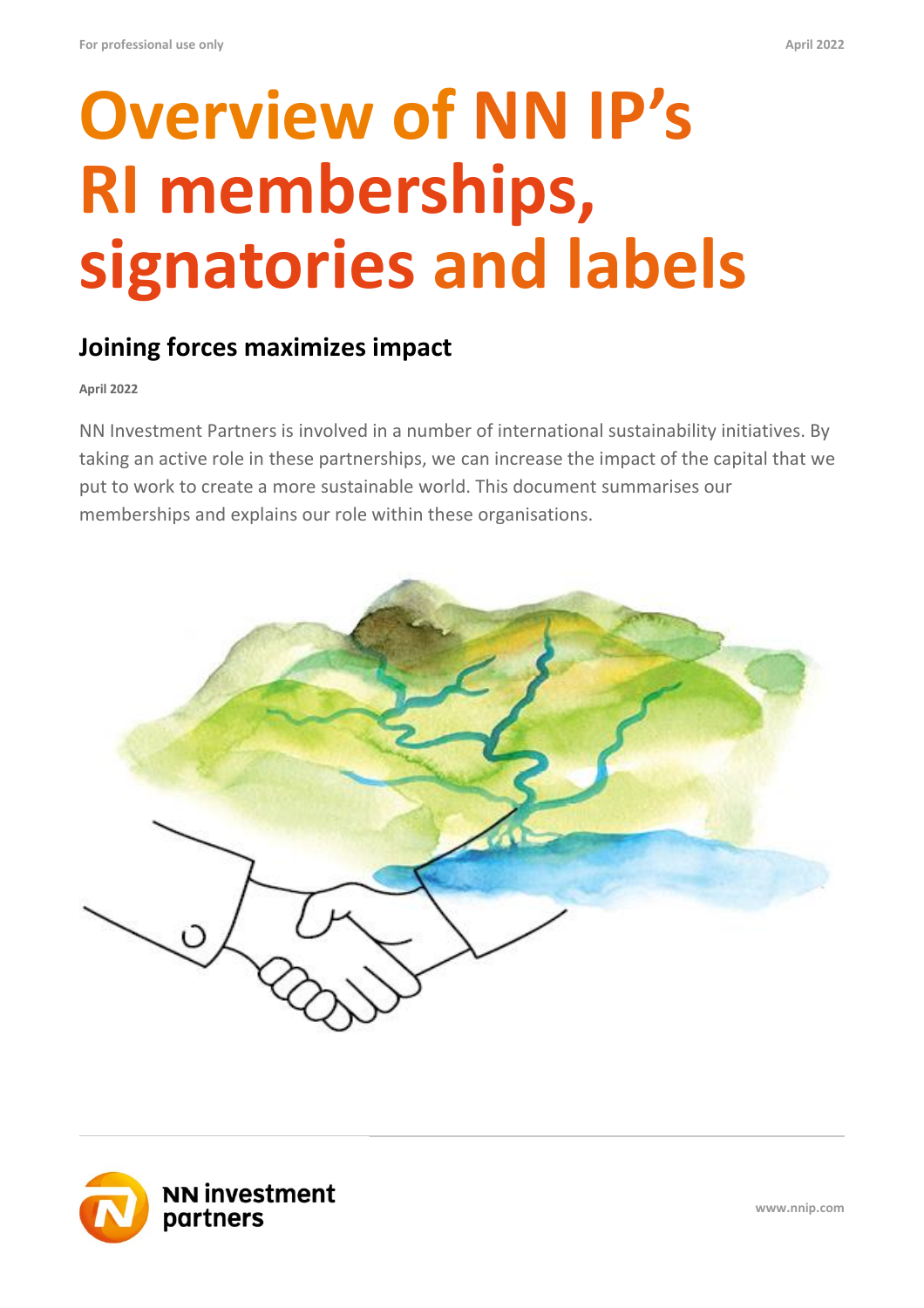### Overview of NN IP's RI memberships, signatories and labels **Contents**

| Banking on a Low-Carbon Future - Alignment with the Task Force on Climate-related Financial Disclosures (TCFD) 12 |  |
|-------------------------------------------------------------------------------------------------------------------|--|
|                                                                                                                   |  |
|                                                                                                                   |  |
|                                                                                                                   |  |
|                                                                                                                   |  |
|                                                                                                                   |  |
|                                                                                                                   |  |
|                                                                                                                   |  |
|                                                                                                                   |  |
|                                                                                                                   |  |
|                                                                                                                   |  |
|                                                                                                                   |  |
|                                                                                                                   |  |
|                                                                                                                   |  |
|                                                                                                                   |  |
|                                                                                                                   |  |
|                                                                                                                   |  |
|                                                                                                                   |  |
|                                                                                                                   |  |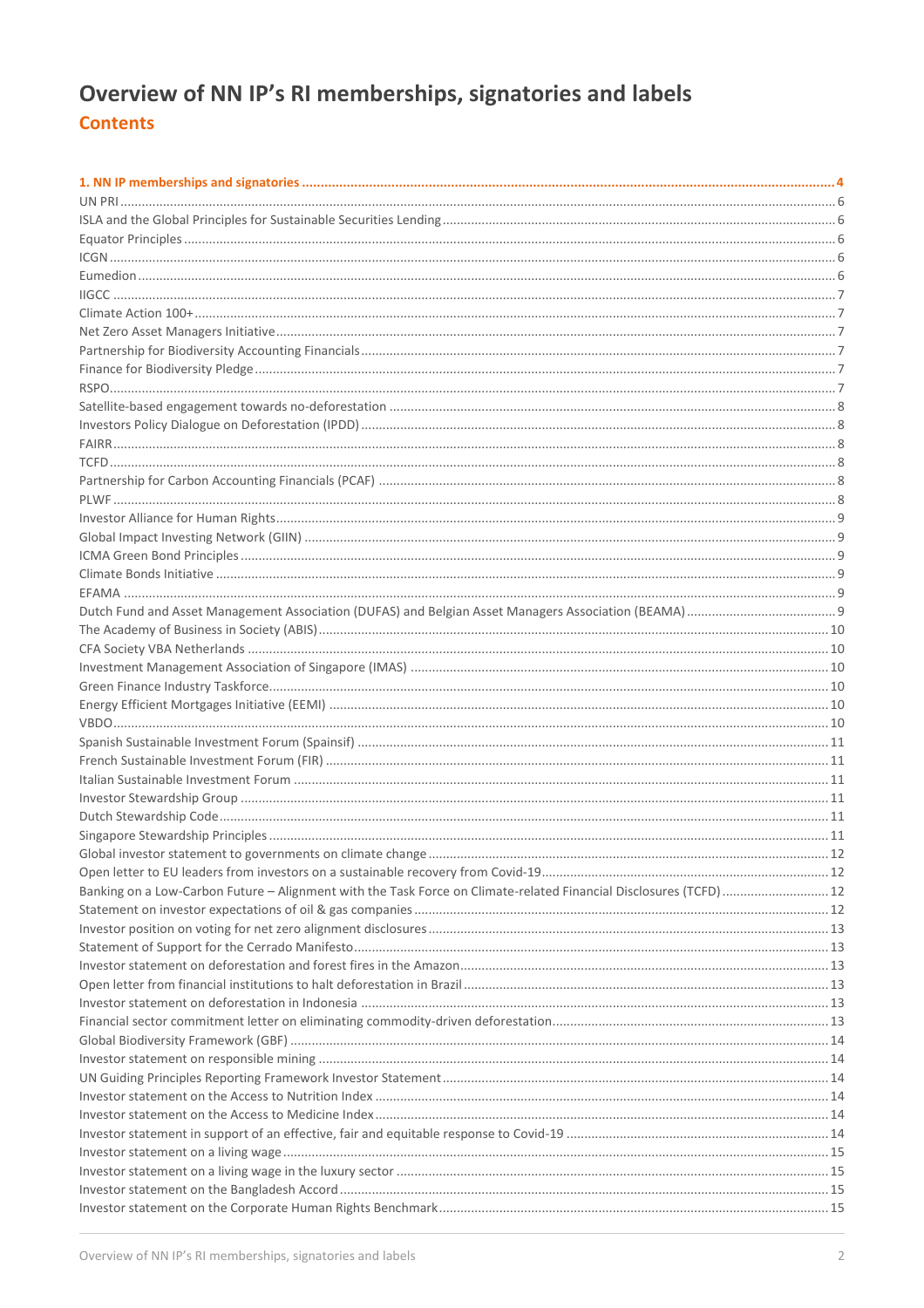| Investor statement in support of mandated Human Rights and Environmental Due Diligence in the European Union  15                  |  |
|-----------------------------------------------------------------------------------------------------------------------------------|--|
| Investor statement in support for meaningful and safe stakeholder engagement as a central aspect of the EU framework on mandatory |  |
|                                                                                                                                   |  |
|                                                                                                                                   |  |
|                                                                                                                                   |  |
|                                                                                                                                   |  |
|                                                                                                                                   |  |
|                                                                                                                                   |  |
|                                                                                                                                   |  |

### **Legend**

**Initiatives focused on promoting**  m **strong governance**

> **Initiatives that target environmental sustainability**



**Initiatives that work to support social advancement**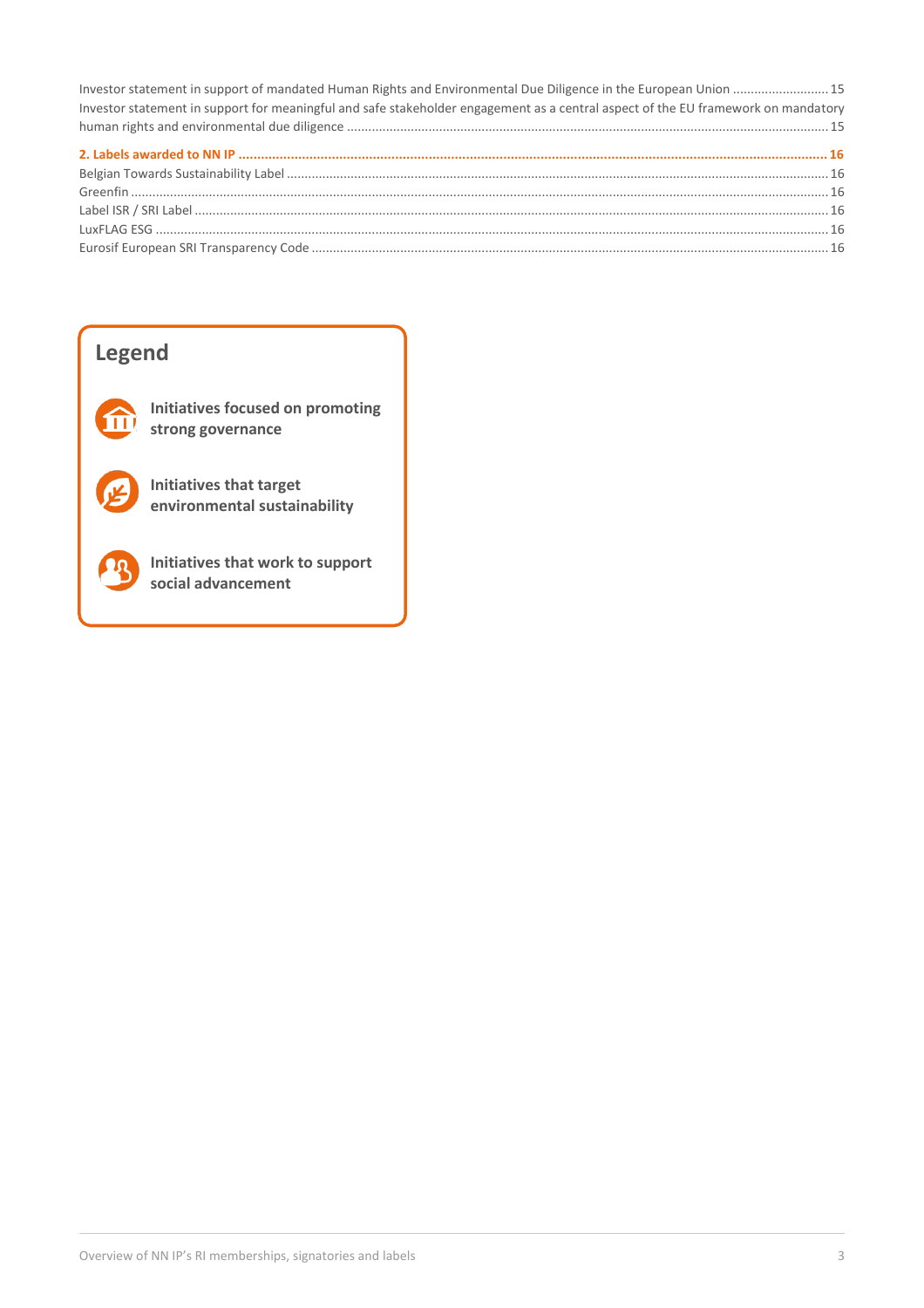# <span id="page-3-0"></span>**1. NN IP memberships and signatories**

### **Investor networks**

- United Nations Principles for Responsible Investment (UN PRI)
- ISLA and the Global Principles for Sustainable Securities Lending
- Equator Principles
- International Corporate Governance Network (ICGN)
- Eumedion
- Institutional Investors Group on Climate Change (IIGCC)
- Climate Action 100+
- CDP
- Net Zero Asset Managers Initiative
- Partnership for Biodiversity Accounting Financials (PBAF)
- Finance for Biodiversity Pledge
- Roundtable on Sustainable Palm Oil (RSPO)
- Satellite-based engagement towards no-deforestation
- Investors Policy Dialogue on Deforestation (IPDD)
- Farm Animal Investment Risk & Return (FAIRR)
- Task Force on Climate-related Financial Disclosures (TCFD)
- Partnership for Carbon Accounting Financials (PCAF)
- Platform Living Wage Financials (PLWF)
- Investor Alliance for Human Rights
- Global Impact Investing Network (GIIN)
- ICMA Green Bond Principles
- Climate Bonds Initiative (CBI)
- European Fund and Asset Management Association (EFAMA)
- Dutch Fund and Asset Management Association (DUFAS)
- Belgian Asset Managers Association (BEAMA)
- The Academy of Business in Society (ABIS)
- CFA Society VBA Netherlands
- Investment Management Association of Singapore (IMAS)
- Green Finance Industry Taskforce
- Energy Efficient Mortgages Initiative (EEMI)

### **Sustainable investment forums**

- Dutch Association of Investors for Sustainable Development (VBDO)
- Spanish Sustainable Investment Forum (Spainsif)
- French Sustainable Investment Forum
- Italian Sustainable Investment Forum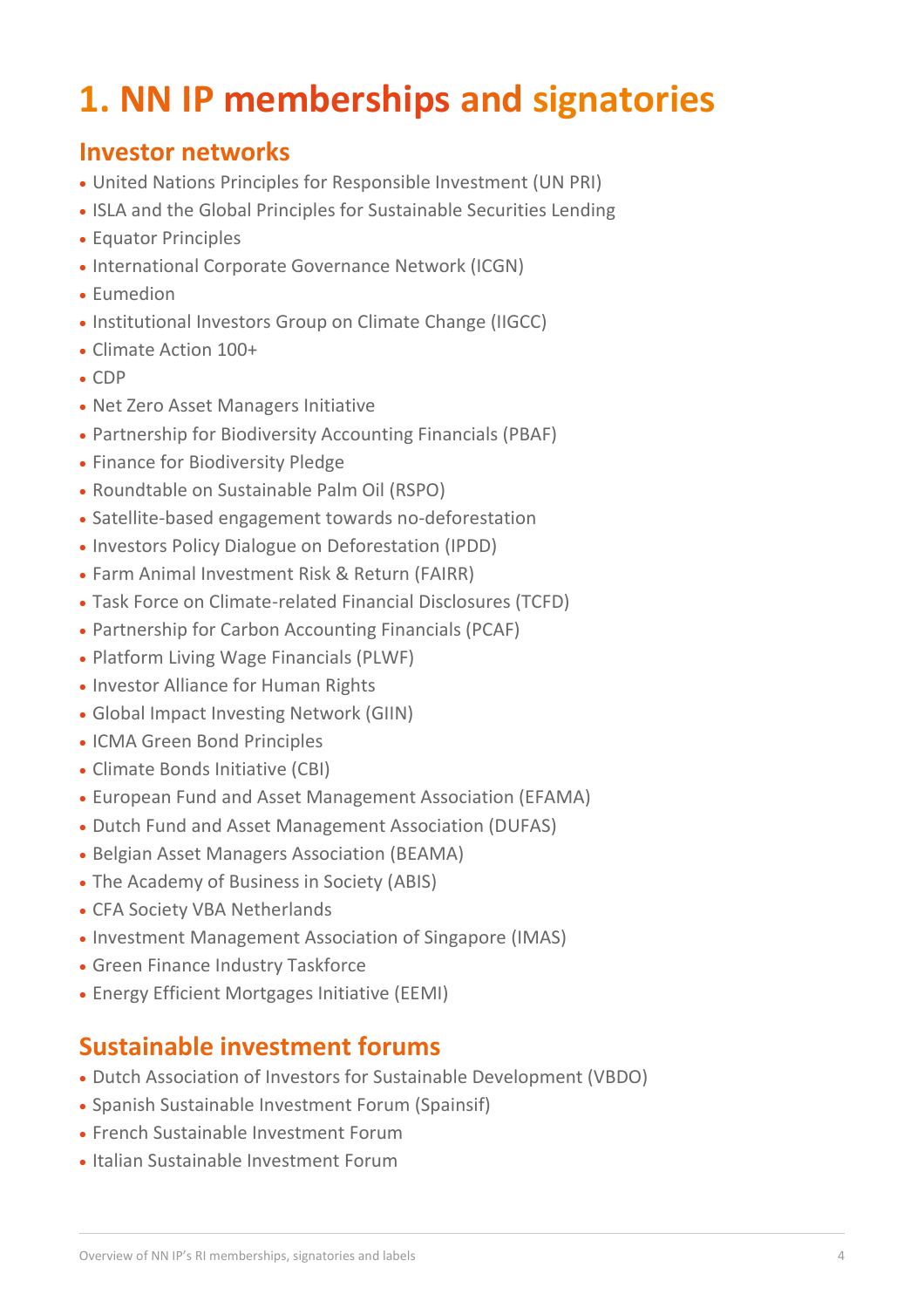### **Stewardship codes**

- Investor Stewardship Group (ISG)
- Dutch Stewardship Code
- Singapore Stewardship Principles (SSP)

### **Investor statements**

- Global investor statement to governments on climate change
- Open letter to EU leaders from investors on a sustainable recovery from Covid-19
- Alignment with the Task Force on Climate-related Financial Disclosures (TCFD)
- Statement on investor expectations of oil & gas companies
- Investor position on voting for net zero alignment disclosures
- Statement of Support for the Cerrado Manifesto
- Investor statement on deforestation and forest fires in the Amazon
- Open letter from financial institutions to halt deforestation in Brazil
- Financial sector commitment letter on eliminating commodity-driven deforestation
- Global Biodiversity Framework (GBF)
- Investor statement on deforestation in Indonesia
- Investor statement on responsible mining
- UN Guiding Principles Reporting Framework Investor Statement
- Investor statement on the Access to Nutrition Index
- Investor statement on the Access to Medicine Index
- Investor statement in support of an effective, fair and equitable response to Covid-19
- Investor statement on a living wage
- Investor statement on a living wage in the luxury sector
- Investor statement on the Bangladesh Accord
- Investor statement on the Corporate Human Rights Benchmark
- Investor statement in support of mandated Human Rights and Environmental Due Diligence in the European Union
- Investor statement in support for meaningful and safe stakeholder engagement as a central aspect of the EU framework on mandatory human rights and environmental due diligence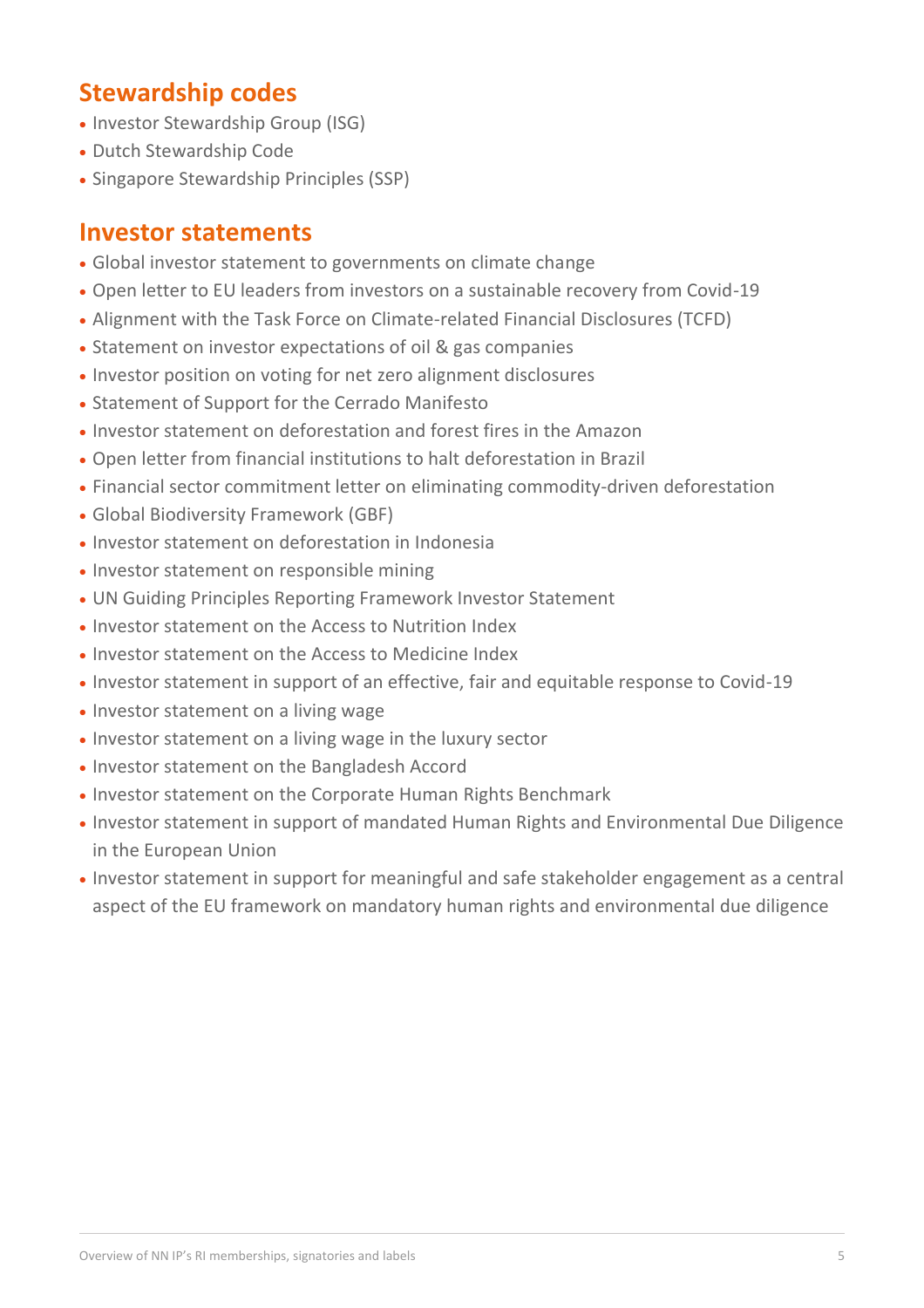### **Investor networks**

**NN IP is an active member of a wide range of sustainability initiatives. By joining forces with other institutional investors, we can strengthen our message and increase the impact of the capital we put to work.**

### <span id="page-5-0"></span>**UN PRI**



#### **[Link](https://www.unpri.org/)**

#### **Start date: 2008**

NN IP is a signatory to the United Nations Principles for Responsible Investment (UN PRI). This is an international network of investors working together to put its six Principles for Responsible Investment into practice. Its goal is to understand the implications of sustainability for investors and support signatories in incorporating these issues into their investment decisionmaking and ownership practices. In implementing the Principles, we contribute to the development of a more sustainable global financial system.

**Working Groups**: NN IP is a member of the PRI-coordinated collaborative engagement groups on sustainable forests and palm oil. In these engagement groups, we collaborate with other investors on the topic of sustainable forests and palm oil, and lead engagements with companies around these topics. In 2020 NN IP became a member of the Sustainable Commodities Practioners Group which focuses on developing a deforestation commitment for institutional investors.

*Engagement Palm Oil:* NN IP is the lead investor for DBS Bank, UOB Bank, CIMB, Genting Plantations and IOI Group.

*Engagement Sustainable Forests:* NN IP is the lead investor for Ahold Delhaize, Danone and Marfrig Global Foods.

### <span id="page-5-1"></span>**ISLA and the Global Principles for Sustainable Securities Lending**



**[Link](https://www.islaemea.org/press-releases/global-alliance-of-securities-lending-associations-gasla-announce-group-mission-statement-publish-best-practice-voting-guide)**

### **Start date: 2020**

NN IP is an active participant in securities lending industry initiatives with the aim to introduce wide-ranging solutions for sustainable securities lending. NN IP is a member of ISLA and endorsed the formation of GASLA (Global Alliance of Securities Lending Associations) for transparent and standardized practices that include the integration of ESG factors in securities lending. NN IP is a signatory of GPSSL (Global Principles for Sustainable Securities Lending) aiming at creating a global ESG market standard for beneficial owners, lenders and borrowers participating in securities lending.

# <span id="page-5-2"></span>**Equator Principles**

### **[Link](https://equator-principles.com/)**

#### **Start date: 2019**

In 2019, NN IP completed the process of adopting the Equator Principles (EPs) for its infrastructure and project finance investments. The EPs represent a risk management framework, adopted by financial institutions, for determining, assessing and managing environmental and social risk in projects and are primarily intended to provide a minimum standard for due diligence and monitoring to support responsible risk decisionmaking. While the EPs already played an important role in our investment process in the past, their formal adoption also adds a reporting obligation. No funding will be granted to infrastructure and project finance investments that do not comply with the EPs, strengthening the sustainable character of our portfolio of investments.

### <span id="page-5-3"></span>**ICGN**



#### **[Link](https://www.icgn.org/)**

#### **Start date: 2012**

NN IP is a member of the International Corporate Governance Network (ICGN). This organisation's mission is to promote effective standards of corporate governance and investor stewardship to advance efficient markets and sustainable economies worldwide. NN IP's governance positions are guided by the ICGN Global Governance Principles and Global Stewardship Principles.

### <span id="page-5-4"></span>**Eumedion**



### **[Link](https://en.eumedion.nl/)**

#### **Start date: 2012**

NN IP is a member of the Dutch corporate governance forum Eumedion, which represents institutional investors' interests in the field of corporate governance and sustainability . Its objective is to maintain and further develop good corporate governance and sustainability performance on the basis of the responsibility of institutional investors established in the Netherlands. At the same time, Eumedion wants to advance the acceptance of, and compliance with, generally accepted corporate governance standards by listed companies and institutional investors in Europe and the Netherlands in particular.

**Committees:** NN IP is an active member of the investment committee, research committee and the legal committee.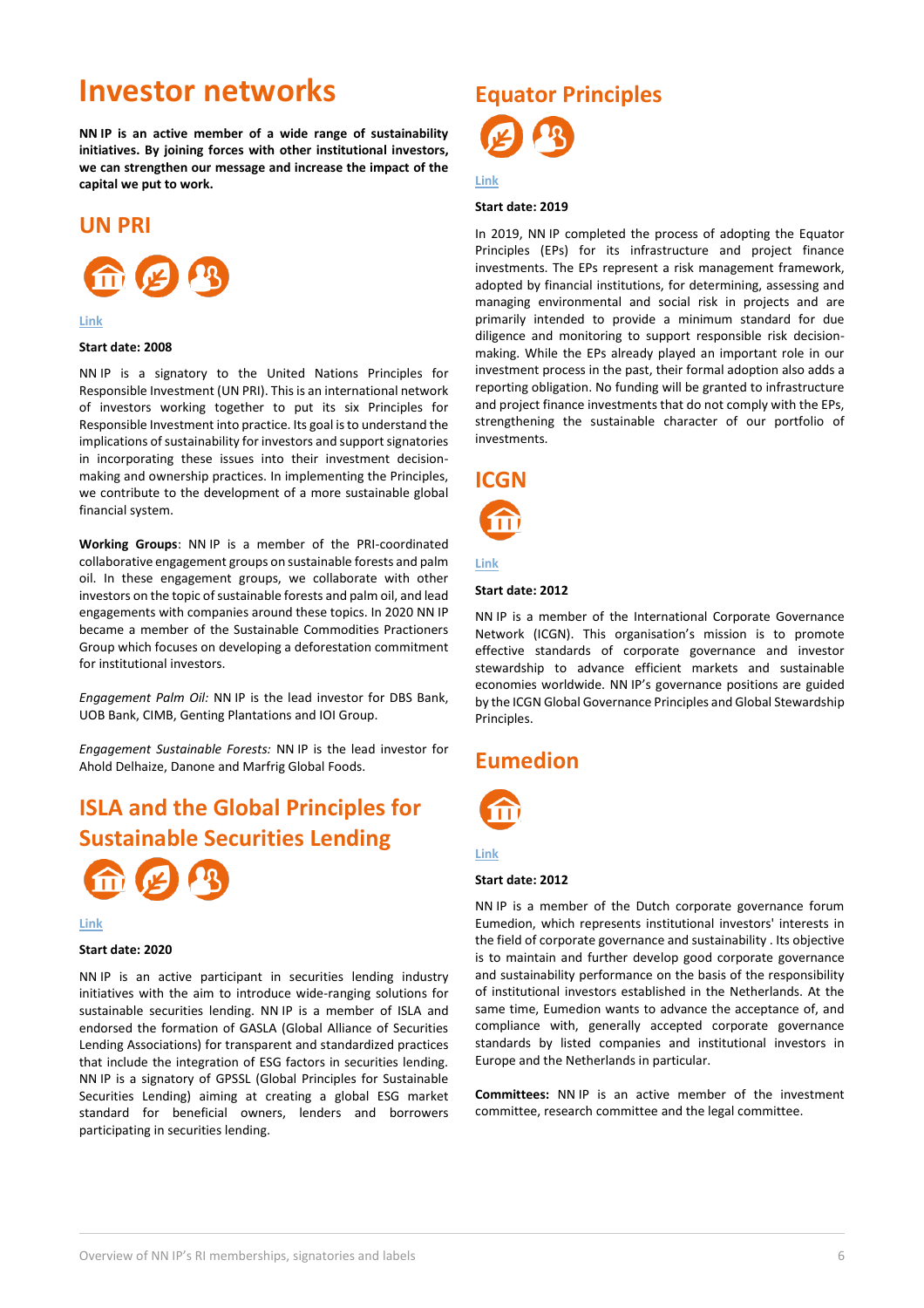<span id="page-6-0"></span>

#### **Start date: 2017**

NN IP is a member of the Institutional Investors Group on Climate Change (IIGCC).

IIGCC is an investor network that collaborates on the topic of climate change. It has 140 members across nine European countries, which in aggregate represent more than EUR 18 trillion in assets under management. IIGCC's purpose is to provide a collaborative platform for investors to encourage public policies, investment practices, and corporate behaviour that address longterm risks and opportunities associated with climate change.

**Working Groups:** NN IP participates in IIGCC's corporate programme, where we engage about climate change risks and opportunities faced by companies, as well as their strategies and performance in addressing and disclosing these risks and opportunities. Since 2021, NN IP participates in the Net Zero Stewardship Working Group.

NN IP also participates in the IIGCC Paris Aligned Investment Initiative (PAII). Within this initiative, NN IP co-leads the infrastructure working group that aims to develop guidance on Paris-aligned strategies for infrastructure as an additional asset class.

### <span id="page-6-1"></span>**Climate Action 100+**



**[Link](http://www.climateaction100.org/)**

#### **Start date: 2017**

NN IP is a signatory to Climate Action 100+, an investor initiative to ensure the world's largest corporate greenhouse gas emitters take necessary action on climate change. The companies include 100 'systemically important emitters' that account for two thirds of global industrial emissions, alongside more than 60 others with significant opportunity to drive the clean energy transition.

*Engagement:* NN IP is the lead investor for BASF, CEZ, PGE and Rosneft, and actively supports engagements with other companies under Climate Action 100+.

### <span id="page-6-2"></span>**Net Zero Asset Managers Initiative**



**[Link](https://www.netzeroassetmanagers.org/)**

#### **Start date: 2021**

The Net Zero Asset Managers initiative is an international group of asset managers committed to supporting the goal of net zero greenhouse gas emissions by 2050 or sooner, in line with global efforts to limit warming to 1.5 degrees Celsius, and to supporting investing aligned with net zero emissions by 2050 or sooner.

By joining the initiative, NN IP acknowledges the importance of

emission reductions in the real economy within the sectors and companies in which we invest. We are committed to working with peers and clients to come up with targets which will bring our investments in line with net zero emissions by 2050.

### <span id="page-6-3"></span>**Partnership for Biodiversity Accounting Financials**



**[Link](https://www.pbafglobal.com/)**

#### **Start date: 2021**

NN IP is a supporter of the Partnership for Biodiversity Accounting Financials (PBAF). It is a partnership of financial institutions that work together to explore the opportunities and challenges surrounding the assessment and disclosure of the impact on biodiversity associated with their loans and investments.

Through discussions, the exchange of experiences and case studies, we cooperate in the development of a set of harmonized principles underlying biodiversity impact assessment. Such principles are not reserved to one specific impact assessment methodology and may offer a valuable starting point for both qualitative and quantitative biodiversity impact assessments or biodiversity footprints.

### <span id="page-6-4"></span>**Finance for Biodiversity Pledge**



### **[Link](https://www.financeforbiodiversity.org/)**

#### **Start date: 2020**

NN IP supports the Finance for Biodiversity Pledge which calls for and commits to protect and restore biodiversity through finance activities and investments in the run-up to the Conference of the Parties (COP 15) to the Convention on Biological Diversity (CBD) in 2021. The Finance for Biodiversity Pledge was launched during the Nature for Life Hub at 25 September 2020 and the Biodiversity Summit of the United Nations General Assembly at 30 September 2020.

### <span id="page-6-5"></span>**RSPO**



### **[Link](https://rspo.org/)**

#### **Start date: 2019**

NN IP is a member of the Roundtable on Sustainable Palm Oil (RSPO), a not-for-profit organisation that unites stakeholders from the seven sectors of the palm oil industry – oil palm producers, processors/traders, consumer goods manufacturers, retailers, banks/investors, and environmental and social nongovernmental organisations (NGOs) – to develop and implement global standards for sustainable palm oil.

**Committees:** NN IP is a member of the Financial Institutions Task Force and the Human Rights working group.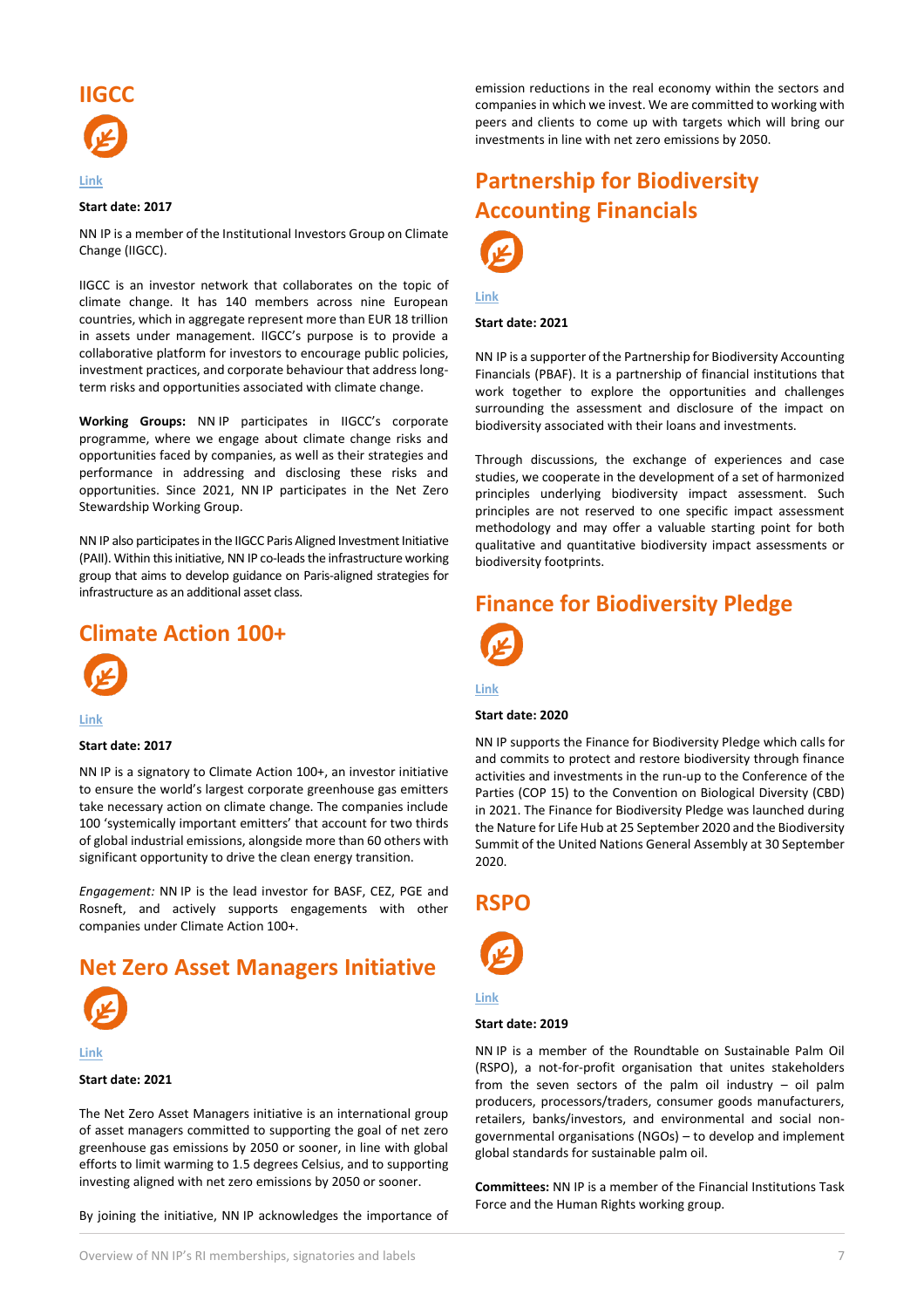### <span id="page-7-0"></span>**Satellite-based engagement towards no-deforestation**



#### **[Link](https://www.actiam.com/en/sustainable-investments/land-biodiversity/)**

### **Start date: 2021**

NN IP is part of a collaborative engagement program that focuses on investor dialogues with companies based on evidence of deforestation detected through satellite monitoring technology.

Two groups of companies are targeted. The first group consists of companies that have not yet performed traceability efforts and/or do not disclose supplier lists for soft commodities sourced. For this group, the goal is to achieve full traceability and public disclosure on the risks and supplier lists of relevant soft commodities. The second group is formed by companies that publicly disclose their supplier lists, and which are connected to cases of deforestation in the recent year, based on satellite information. In this phase, the engagement program focuses on palm oil-linked deforestation. For these companies, the goal is to reduce and mitigate deforestation cases connected with their supply chain. NN IP is leading the engagements for two companies in the second group; BASF and Yum! Brands.

### <span id="page-7-1"></span>**Investors Policy Dialogue on Deforestation (IPDD)**



**[Link](https://www.tropicalforestalliance.org/en/collective-action-agenda/finance/investors-policy-dialogue-on-deforestation-ipdd-initiative/)**

#### **Start date: 2021**

NN IP is part of the steering committee of the Indonesian Investors Policy Dialogue on Deforestation (IPDD) initiative: an investor-led engagement initiative aiming to halt deforestation and protect biodiversity in Indonesia, which is considered one of the most vulnerable biomes of the world.

<span id="page-7-2"></span>

#### **[Link](https://www.fairr.org/)**

#### **Start date: 2018**

NN IP is a member of Farm Animal Investment Risk & Return (FAIRR), a collaborative investor network that raises awareness of the material environmental, social and governance (ESG) risks and opportunities caused by intensive animal production. FAIRR helps investors to identify and prioritise these factors through cuttingedge research that investors can then integrate into their investment decision-making and active stewardship processes.

*Engagement:* NN IP supports the engagements 'Building Sustainable Supply Chains' and 'Global Meat Sourcing'.

<span id="page-7-3"></span>

### **[Link](https://www.fsb-tcfd.org/)**

### **Date: 2017**

NN IP has endorsed the final recommendations of the FSB Task Force on Climate-related Financial Disclosures (TCFD). A consistent and comparable disclosure framework helps insurers and investors to more effectively assess the financial implications of climate change. As such, NN IP will promote these financial reporting standards to its investee companies, and will take steps to further align its own reporting with the TCFD recommendations.

### <span id="page-7-4"></span>**Partnership for Carbon Accounting Financials (PCAF)**



#### **[Link](https://carbonaccountingfinancials.com/)**

#### **Start date: 2020**

NN IP became a member of the PCAF in 2020. The PCAF is a collaboration between financial institutions to develop and implement a harmonised approach to measuring and disclosing greenhouse gas emissions associated with investments. Originally created by a group of Dutch financial institutions in 2015, today over 70 banks and investors worldwide are members of the PCAF.

<span id="page-7-5"></span>

#### **[Link](https://www.livingwage.nl/)**

#### **Start date: 2018**

NN IP is a member of the Platform Living Wage Financials (PLWF), an alliance of 18 financial institutions that encourages and monitors investee companies to address the non-payment of a living wage in global supply chains. This investor coalition with over 4.6 trillion euros AUM comes together to encourage, support, assess, and monitor investee companies with regard to their commitment to pay a living wage to the workers in their supply chains. Main sectors involved are apparel, footwear, food agriculture and retail. PLWF received the PRI Active Ownership Award in 2019

*Engagement:* NN IP is the lead investor for Barry Callebaut, Nestle, Mondelez, The Hershey Company and Olam. NN IP is a supporting investor for garments company engagements with Adidas, Nike and Kering.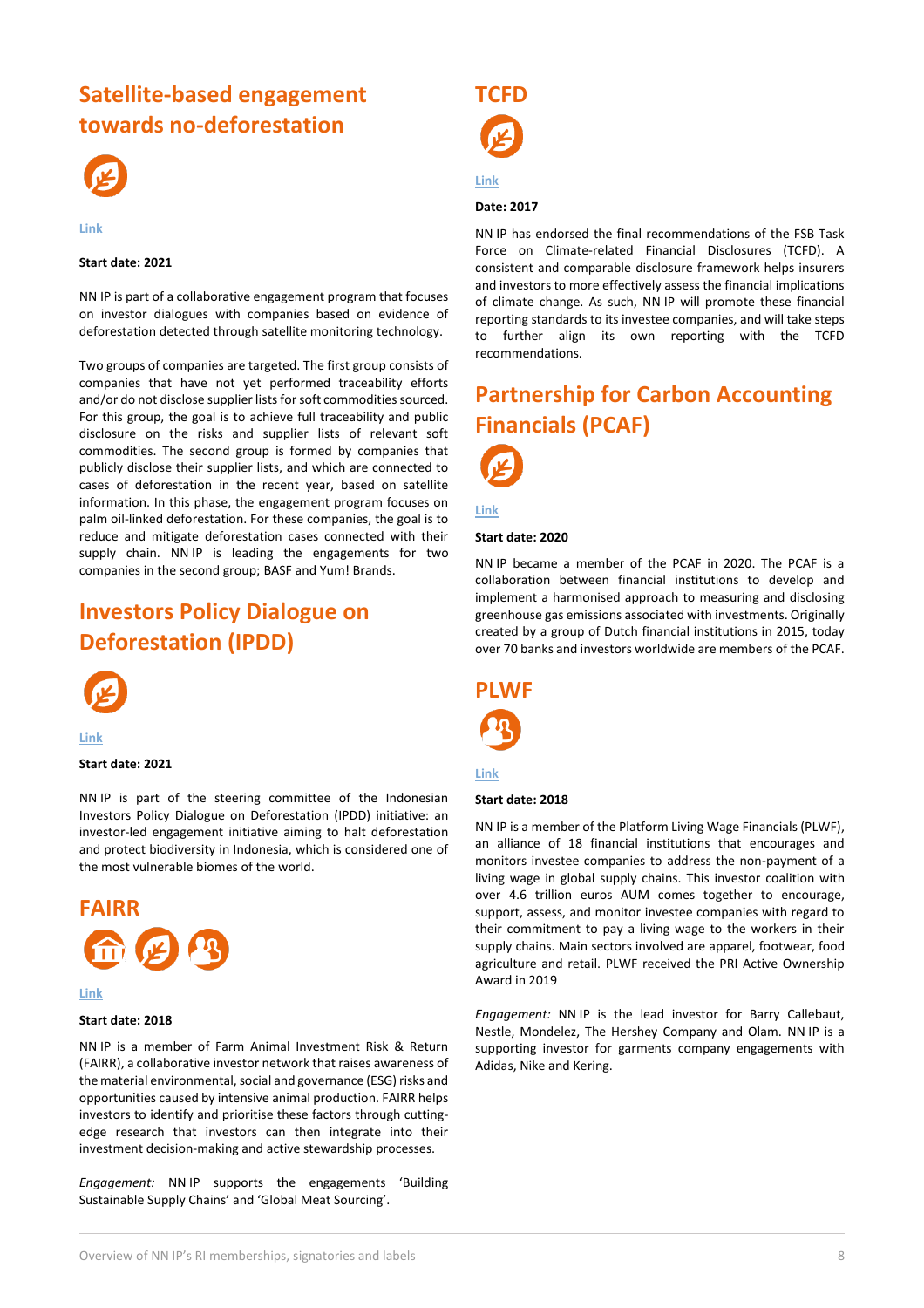### <span id="page-8-0"></span>**Investor Alliance for Human Rights**



#### **[Link](https://investorsforhumanrights.org/)**

### **Start date: 2018**

NN IP is a member of the Investor Alliance for Human Rights, a collective action platform for responsible investment that is grounded in respect for people's fundamental rights. The alliance focuses on the investor responsibility to respect human rights, corporate engagements that drive responsible business conduct, and standard-setting activities that push for robust business and human rights policies.

## <span id="page-8-1"></span>**Global Impact Investing Network**



**[Link](https://thegiin.org/)**

### **Start date: 2017**

NN IP is a member of the Global Impact Investing Network (GIIN), a non-profit organisation dedicated to increasing the scale and effectiveness of impact investing around the world. Impact investments are investments made into companies, organisations, and funds with the intention to generate a positive social and environmental impact alongside a financial return. These investments can be made in both emerging and developed markets, and they target a range of returns from below-market to market-rate, depending on investors' specific objectives. The GIIN builds critical infrastructure and supports activities, education, and research that help accelerate the development of a coherent impact investing industry.

### <span id="page-8-2"></span>**ICMA Green Bond Principles**



**[Link](https://www.icmagroup.org/Regulatory-Policy-and-Market-Practice/green-social-and-sustainability-bonds/green-bond-principles-gbp/)**

#### **Start date: 2015**

NN IP is a member of the ICMA (International Capital Markets Association), which includes our adherence to the ICMA Green Bond Principles. Green bonds enable capital-raising and investment for new and existing projects with environmental benefits. Recent activity indicates that the market for green bonds is developing rapidly. The Green Bond Principles are voluntary process guidelines that recommend transparency and disclosure and promote integrity in the development of the green bond market by clarifying the approach for issuance of a green bond. These principles are intended for broad use by the market: they provide issuers with guidance on the key components involved in launching a credible green bond; they aid investors by ensuring availability of information necessary to evaluate the environmental impact of their green bond investments; and they assist underwriters by moving the market towards standard disclosures which will facilitate transactions.

### <span id="page-8-3"></span>**Climate Bonds Initiative**



### **[Link](https://www.climatebonds.net/)**

#### **Start date: 2016**

NN IP is a member of the Climate Bonds Initiative, an international organisation working solely to mobilise the largest capital market of all, the USD 100 trillion bond market, to develop climate change solutions. The organisation promotes investments in projects and assets necessary for a rapid transition to a low-carbon and climate-resilient economy. Its strategy is to develop a large and liquid market for green and climate bonds that will help drive down the cost of capital for climate projects in developed and emerging markets; to expand aggregation mechanisms for fragmented sectors; and to support governments seeking to tap debt capital markets. The Climate Bonds Initiative is an investorfocused not-for-profit organisation, with three workstreams: market tracking & demonstrating projects, developing trusted standards, and providing policy models and advice.

### <span id="page-8-4"></span>**EFAMA**

### **[Link](http://www.efama.org/SitePages/Home.aspx)**

### **Start date: 2014**

NN IP has been a corporate member of the European Fund and Asset Management Association (EFAMA), the representative association for the European investment management industry, since 2014. Prior to this, our predecessor company ING Investment Management was a member of the association.

**Working Groups:** NN IP is a member of the Responsible Investment Regulatory Working Group.

## <span id="page-8-5"></span>**Dutch Fund and Asset Management Association (DUFAS) and Belgian Asset Managers Association (BEAMA)**



### **[Link](https://www.dufas.nl/)**

### **Start date: 2015**

NN IP has been a member of both the local Dutch and Belgian Fund and Asset Manager Associations since 2015. Prior to this, our predecessor company ING Investment Management was a member of both associations, having joined in 2003.

Within DUFAS, NN IP is both a board member and an active member of the Sustainability Committee and related SFDR working groups. Within BEAMA, NN IP is an active member of the Sustainable Finance committee and legal working group.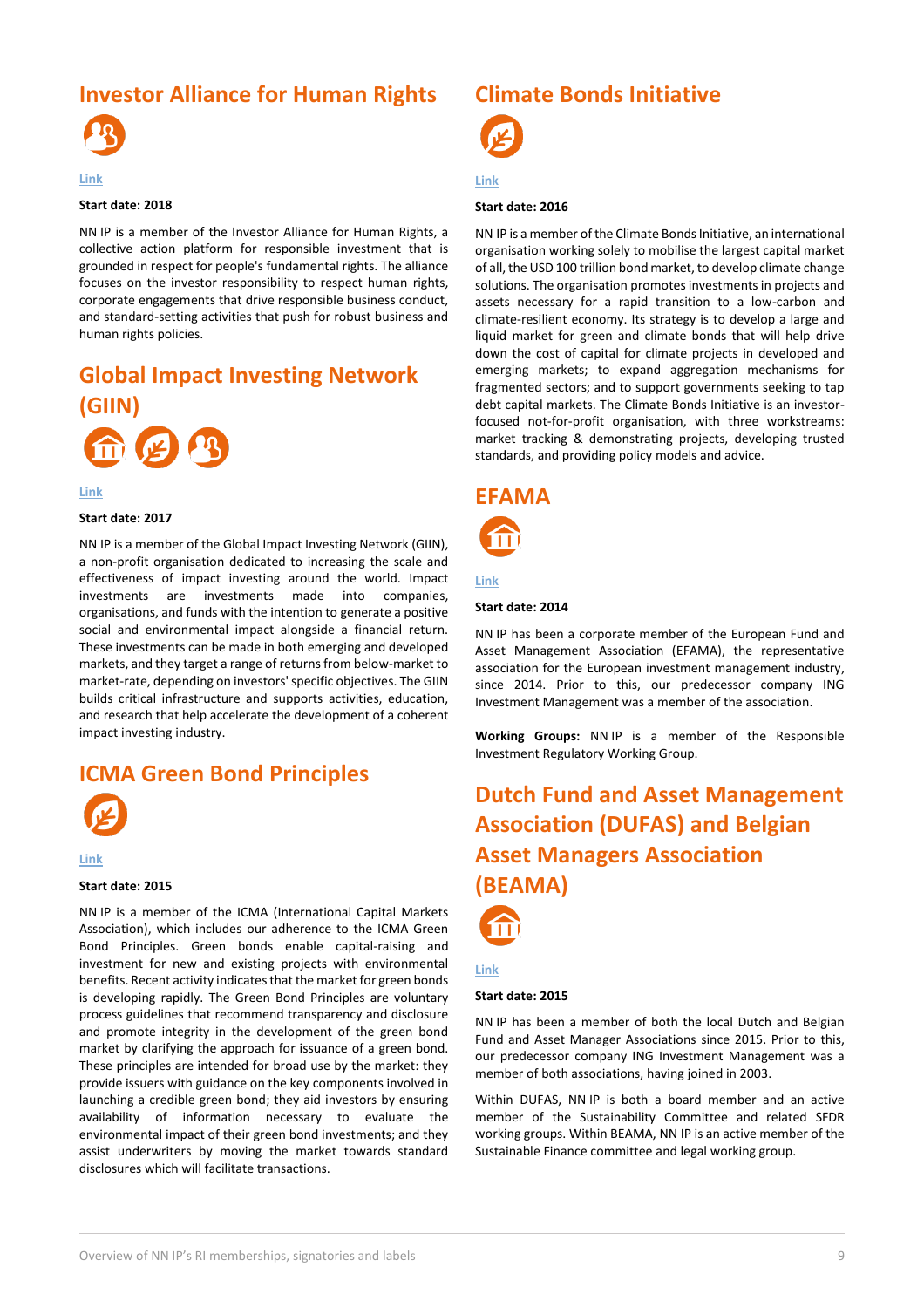# <span id="page-9-0"></span>**The Academy of Business in Society (ABIS)**



#### **[Link](https://www.abis-global.org/)**

### **Start date: 2017**

The Academy of Business in Society (ABIS) is a global network of over 100 companies and academic institutions whose expertise, commitment and resources are leveraged to invest in a more sustainable future for business in society. ABIS' mission is to advance the role of business in society through research and education. Its ambition is to make a significant contribution to the debate and the practice involved in equipping current and future business leaders with the knowledge, skills and capabilities for the long-term success of business in society.

NN IP is a board member of ABIS.

### <span id="page-9-1"></span>**CFA Society VBA Netherlands**



#### **[Link](https://cfavba.nl/en/)**

CFA Society VBA Netherlands arose from the merger between CFA Society Netherlands and VBA beleggingsprofessionals. The association is a members society of the international network of CFA Institute, a non-profit organization with more than 148,000 members worldwide in 167 countries. It is an association of local investment professionals consisting of portfolio managers, investment advisors, educators and other financial professionals.

NN IP is both a board member and a member of the Committee for Sustainable Investing.

### <span id="page-9-2"></span>**Investment Management Association of Singapore (IMAS)**



#### **Start date: 2021**

NN IP is a member of the Investment Management Association of Singapore (IMAS). IMAS sets industry standards and issues corporate governance guidelines, amongst others.

### <span id="page-9-3"></span>**Green Finance Industry Taskforce**



**[Link](https://www.mas.gov.sg/news/media-releases/2021/accelerating-green-finance)**

#### **Start date: 2021**

NN IP is part of the Green Finance Industry Taskforce. This initiative, convened by the Monetary Authority of Singapore (MAS), comprises representatives from financial institutions, corporates, non-governmental organisations, and financial industry associations. Its mandate is to help accelerate the development of green finance through four key initiatives: (i) develop a taxonomy, (ii) enhance environmental risk management practices of financial institutions, (iii) improve disclosures, and (iv) foster green finance solutions.

NN IP is a co-lead on the workstream to foster green solutions.

### <span id="page-9-4"></span>**Energy Efficient Mortgages Initiative (EEMI)**

**[Link](https://energyefficientmortgages.eu/)**

#### **Start date: 2021**

NN IP is a member of the Energy Efficient Mortgages Initiative (EEMI), a pan-European representative body that aims to stimulate and finance investment in energy efficient buildings, energy-saving renovations in order to secure a greener and more sustainable future for all. It is the concrete and tangible market response to the Action Plan on Sustainable Finance adopted by the European Commission. Its ultimate objective is delivering a standardised European framework and data collection architecture for energy efficient mortgages. NN IP fills a board member position of the Dutch HUB.

### **Sustainable investment forums**

**NN IP is a member of various local associations that promote responsible investing and sustainable finance. These associations are multi-stakeholder-oriented non-profit organisations and were created to promote the integration of ESG criteria into asset management policies and practices.** 

<span id="page-9-5"></span>

#### **[Link](https://www.vbdo.nl/en/)**

#### **Start date: 2015**

NN IP is a member of the Dutch Association of Investors for Sustainable Development (VBDO).

VBDO encourages financial institutions and listed companies to perform better in the area of sustainable investment and to make their own business operations more sustainable. It does this in a number of ways, including through benchmarking and by running surveys. VBDO regularly organises seminars and conferences in order to share knowledge and strengthen networks in the area of sustainable investment and entrepreneurship. Engagement is an important tool in moving towards a more sustainable capital market, so every year, representatives from VBDO attend shareholders' meetings to ask questions about specific sustainability themes. Finally, VBDO offers solutions and shares lessons learned and best practices.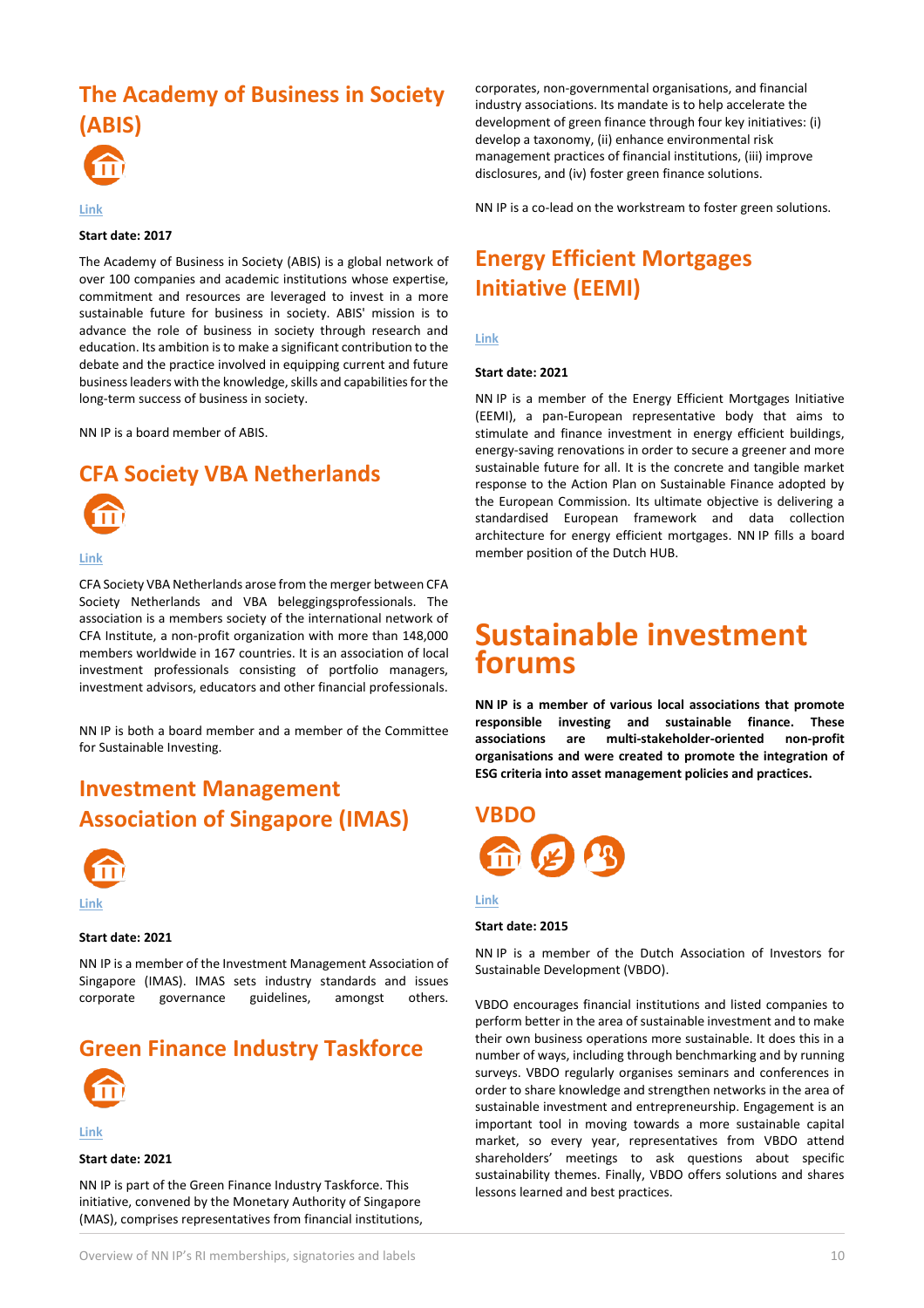### <span id="page-10-0"></span>**Spanish Sustainable Investment Forum (Spainsif)**



#### **[Link](https://www.spainsif.es/)**

**Start date: 2008**

NN IP is a member of the Spanish Sustainable Investment Forum (Spainsif).

### <span id="page-10-1"></span>**French Sustainable Investment Forum (FIR)**



**[Link](https://www.frenchsif.org/isr-esg/)**

### **Start date: 2019**

NN IP is a member of the French Forum pour L'investissement Responsable (FIR).

### <span id="page-10-2"></span>**Italian Sustainable Investment**

### **Forum**



### **[Link](https://finanzasostenibile.it/)**

### **Start date: 2015**

NN IP is a member of the Forum per la Finanza Sostenibili.

## **Stewardship codes**

**NN IP has committed to complying with various stewardship codes that promote engaged and responsible stewardship of assets**

### <span id="page-10-3"></span>**Investor Stewardship Group**



**[Link](https://www.isgframework.org/)**

### **Start date: 2017**

NN IP has endorsed the Investor Stewardship Group (ISG). The ISG was formed to bring all types of investors together to establish a framework of stewardship principles for institutional investors and corporate governance principles for US-listed companies.

### <span id="page-10-4"></span>**Dutch Stewardship Code**



### **[Link](https://www.eumedion.nl/clientdata/215/media/clientimages/2018-07-nederlandse-stewardship-code-nl-versie.pdf?v=191119160245)**

#### **Start date: 2018**

As a member of Eumedion, NN IP complies with the Dutch Stewardship Code that was developed in 2018 and implemented as of 1 January 2019. Pension funds, insurers and asset managers have developed the first Dutch Stewardship Code. In doing so, they emphasise the increasing importance of engaged and responsible share-ownership and the role that institutional investors play in promoting long-term value creation at Dutch listed companies. In addition, the principles of the Stewardship Code offer pension funds, insurers and asset managers the opportunity to inform their beneficiaries and clients about how they have used their shareholder rights.

# <span id="page-10-5"></span>**Singapore Stewardship Principles**

**[Link](http://www.imas.org.sg/Articles/267-singapore-stewardship-principles-ssp-.html)**

### **Start date: 2018**

NN IP is a signatory to the Singapore Stewardship Principles. The Singapore Stewardship Principles for Responsible Investors aim to enable investors to be active and responsible shareholders. They provide a view on the activities and functions that stewards should carry out, and how these should relate to the boards and management of investee companies.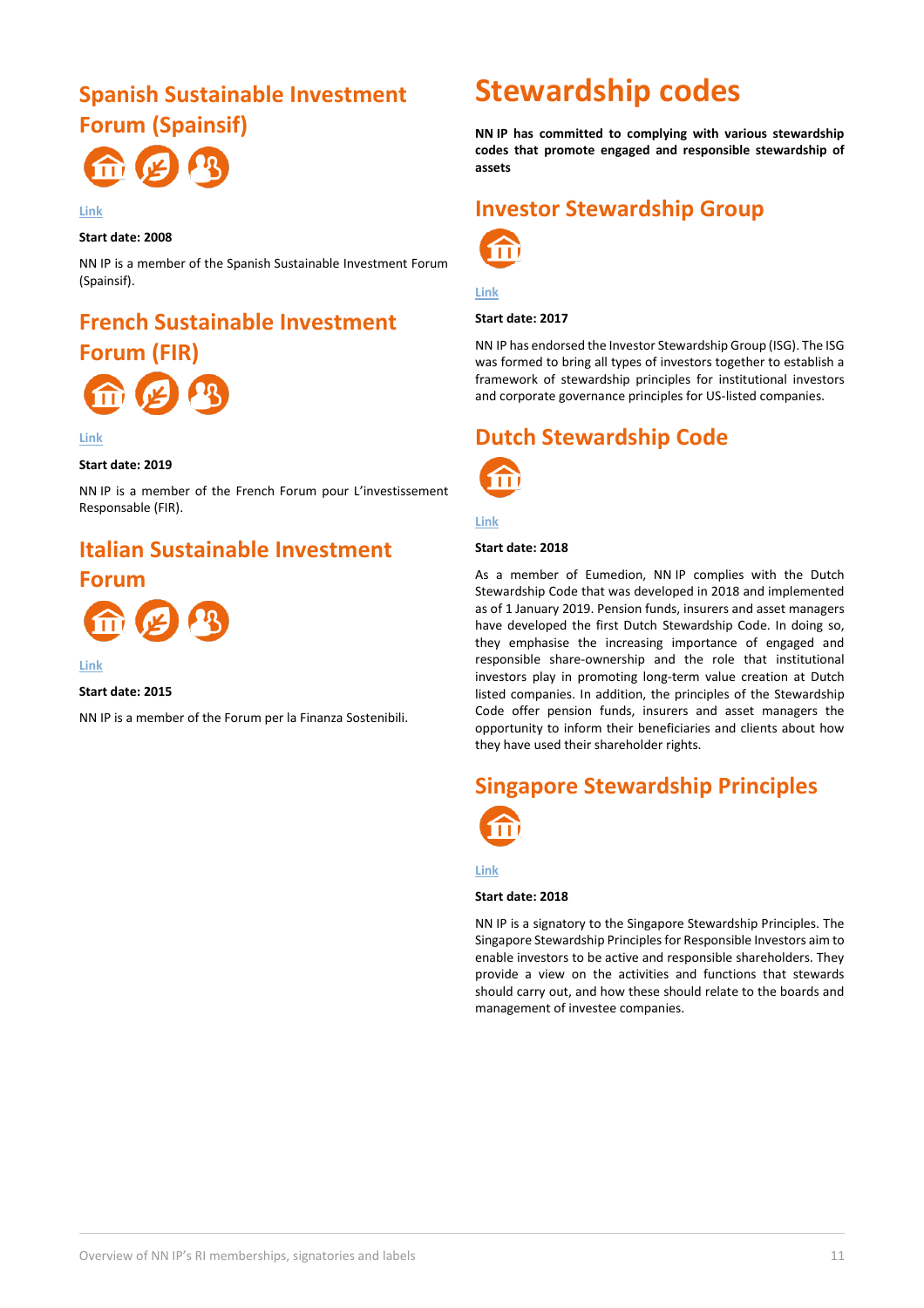## **Investor statements**

NN IP is a signatory to a wide range of investor statements, which are directed variously at governments, industries and companies. By adding our name to the below initiatives, we seek to use our influence as a global asset manager to change the world for the better.

### <span id="page-11-0"></span>**Global investor statement to governments on climate change**



#### **[Link](https://www.iigcc.org/download/2021-global-investor-statement-to-governments-on-the-climate-crisis/?wpdmdl=4555&refresh=60c1fa3d0cdce1623325245)**

### **Date: 2019 and 2021**

In 2019, NN IP signed the global investor statement to governments on climate change. A total of 631 global investors have signed the letter, in aggregate representing more than USD 37 trillion in assets under management.

In this letter we ask governments to stand by their commitments to the Paris Agreement and to put in place policy measures to achieve their nationally determined contributions (NDCs) with the utmost urgency. In addition, we ask governments to develop focused and targeted long-term climate plans by which their NDCs become aligned with the Paris Agreement's goal of "holding the increase in the global average temperature to well below 2°C above pre-industrial levels and to pursue efforts to limit the temperature increase to 1.5 °C above pre-industrial levels."

NN IP also supported the 2021 version of the statement, which was released in advance of the G7 summit. In summary, the statement calls on governments to strengthen their NDCs for 2030 before the UN Climate Change Conference in November 2021 (COP26), commit to a net-zero emissions target, and ensure that Covid-19 economic recovery plans support the transition to net-zero emissions.

### <span id="page-11-1"></span>**Open letter to EU leaders from investors on a sustainable recovery from Covid-19**



### **Date: 2020**

As a member of IIGCC, NN IP supported the IIGCC letter calling for an economic recovery from Covid-19 in the EU that includes maintaining momentum on the Green Deal and sustainable finance agenda, with at least 25% of the EU's long-term budget contributing to climate objectives. It addresses several recommendations including prioritising human capital and job creation, supporting the Green Deal and upholding the Paris Agreement, prioritising climate resiliency and embedding investor participation in recovery planning.

### <span id="page-11-2"></span>**Banking on a Low-Carbon Future – Alignment with the Task Force on Climate-related Financial Disclosures (TCFD)**



### **Date: 2018**

The global banking sector stands at a crossroads on climate. The Paris Agreement became effective in November 2016 and has catalysed both the size and urgency of risks such as "stranded assets", and the market for opportunities to finance the transition to a low-carbon future. This is set to have a profound impact on the banking sector over the short, medium, and long term. The Task Force on Climate-related Financial Disclosures (TCFD) also recently released its final recommendations. In a keynote address at the conference which launched the TCFD initiative, Mark Carney, the governor of the Bank of England, suggested that climate change was the issue of the future for the financial sector.

In 2018, NN IP co-signed a letter sent to over 60 banks asking them to disclose climate-related information aligned with the Task Force on Climate-related Financial Disclosures (TCFD) in the following key areas:

- Risk assessment and management
- Strategy and implementation
- Low-carbon products and services
- Policy engagements and collaboration with other actors

### <span id="page-11-3"></span>**Statement on investor expectations of oil & gas companies**



### **[Link](https://www.nnip.com/en-INT/professional/insights/statement-investors-expectations-of-oil-and-gas-companies)**

### **Date: 2019**

On 8 April 2019, shareholder group Follow This announced the withdrawal of its climate resolution calling on Royal Dutch Shell to change its climate policy. NN IP, along with PME and PMT (fiduciary manager MN), ACTIAM, Aegon, Kempen Capital Management and Achmea Investment Management, released a statement in support of this decision and the progress Shell has made in 2018 on the path towards achieving the Paris Agreement goals. We are aware of the risks and opportunities that climate change brings to the global economy. We therefore support the Paris Agreement and the need to transition to a lower-carbon economy consistent with the goal of keeping the increase in global average temperatures to (well) below 2° Celsius above preindustrial levels. The oil and gas sector has an important role to play, and through our active ownership approach and engagement we have set expectations for all companies in the sector to focus on a transition to a lower-carbon economy.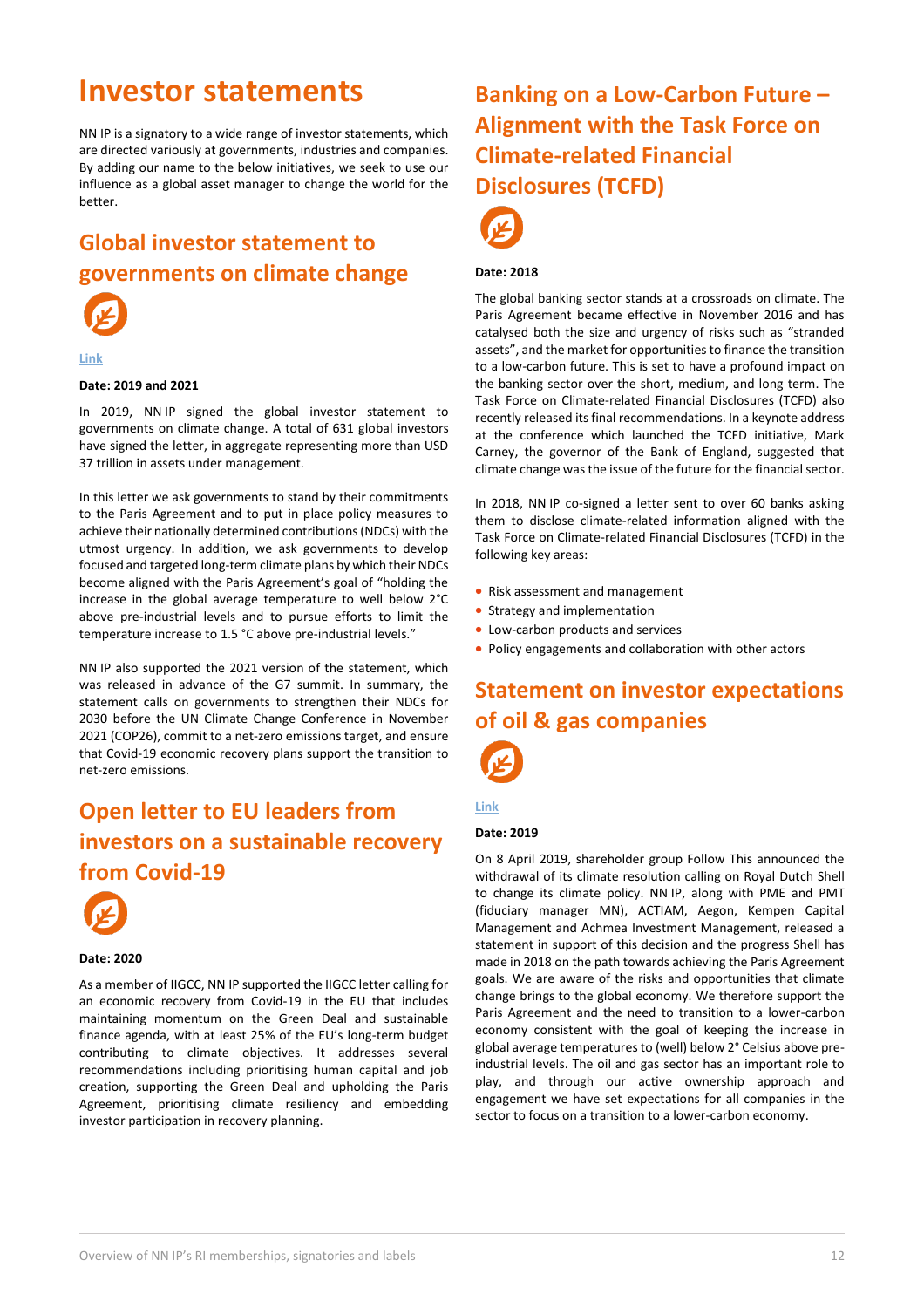### <span id="page-12-0"></span>**Investor position on voting for net zero alignment disclosures**



**[Link](https://www.iigcc.org/news/usd-14-trillion-investors-call-for-consistency-on-corporate-net-zero-alignment-plans/)**

#### **Date: 2021**

NN IP signed a position statement calling on companies to provide net zero alignment disclosures and to disclose the progress made on the implementation of their climate plans. An annual advisory vote on such plans can provide an effective approach to ensuring net zero alignment disclosures are meeting investor needs.

### <span id="page-12-1"></span>**Statement of Support for the Cerrado Manifesto**



**[Link](https://cerradostatement.fairr.org/signatories/)**

### **Date: 2019**

NN IP is a signatory to the Statement of Support for the Cerrado Manifesto. This reflects our commitment to halting deforestation and our intention to work with the industry, producers, governments and inhabitants to protect the valuable, biodiverse Cerrado region of Brazil. This area is key to climate change mitigation and feeds some of the largest rivers in South America. The Manifesto's main challenge is to find mechanisms to end deforestation in an area where regulations do not incentivise protection: around 85% of the conversion of Cerrado's native vegetation for soy is legal under Brazilian law. As part of this commitment, NN IP endorsed a letter to Brazilian soy traders, asking them to adopt a 2020 cut-off date for deforestation in the region.

### <span id="page-12-2"></span>**Investor statement on deforestation and forest fires in the Amazon**





### **Date: 2020**

As part of our ongoing engagements in the supply chains of cattle and soy, NN IP supported this collaborative call to request companies to step up their efforts and demonstrate clear commitment to eliminating deforestation within their operations and supply chains.

### <span id="page-12-3"></span>**Open letter from financial institutions to halt deforestation in Brazil**



### **Date: 2020**

NN IP signed an open letter to Brazilian embassies voicing concerns over the increasing deforestation in Brazil. This has triggered a dialogue with members of the Brazilian congress to discuss the preservation of the country's tropical forests.

### <span id="page-12-4"></span>**Investor statement on deforestation in Indonesia**



#### **Date: 2020**

NN IP endorsed an investor letter to Indonesian authorities expressing concerns over loosening environmental protection regulations and increased deforestation. The letter specifically urges the government of Indonesia to preserve and advance legislation that supports the conservation of forests and peatlands, as well as retain and strengthen legislation that upholds human rights and the customary land rights of Indigenous people.

### <span id="page-12-5"></span>**Financial sector commitment letter on eliminating commodity-driven deforestation**



**[Link](https://racetozero.unfccc.int/wp-content/uploads/2021/11/DFF-Commitment-Letter-.pdf)**

### **Date: 2021**

Investors can help protect trees by stopping deforestation related to the production of some commodities, such as soy or palm oil. To this end, we have signed a letter together with over 30 financial institutions with more than USD 8.7 trillion of assets under management. In this letter signed during the COP26 climate change summit we promise to do our best to stop agricultural commodity-driven deforestation activities at companies we invest in by 2025. Engaging and influencing companies that put forests at risk is more effective than excluding them from our investments. As an asset manager, we also discuss deforestation with the regulators.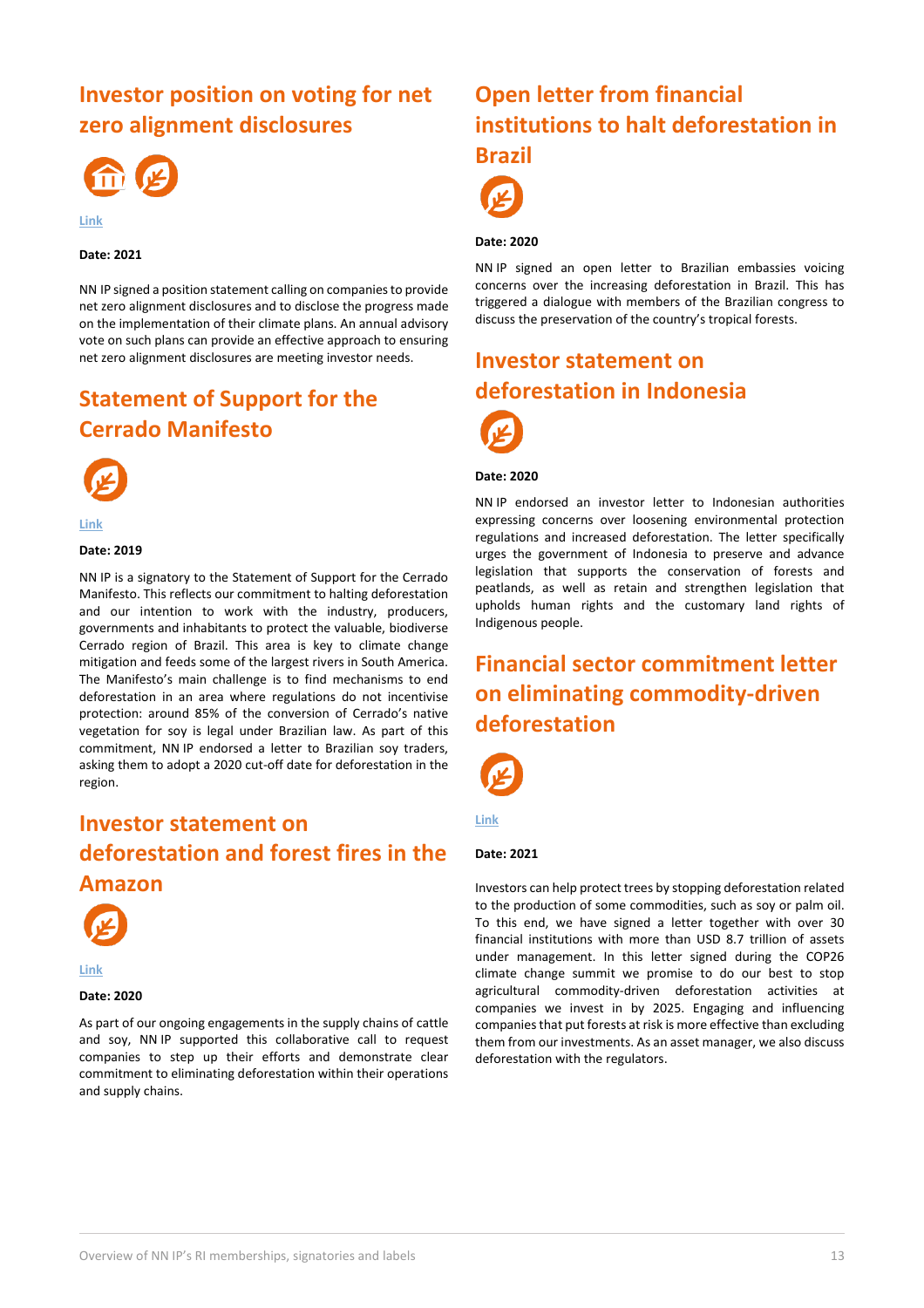### <span id="page-13-0"></span>**Global Biodiversity Framework (GBF)**



**[Link](https://www.financeforbiodiversity.org/wp-content/uploads/COP15-Financial-Institution-Statement.pdf)**

#### **Date: 2021**

NN IP committed to support the establishment of a post-2020 Global Biodiversity Framework (GBF) for adoption at the 15th Conference of Parties of the UN Convention on Biological Diversity (CBD COP15). Demonstrating our support for a framework aimed to combat biodiversity loss signals to governments, corporations, and clients that this is a pertinent risk that we acknowledge.

### <span id="page-13-1"></span>**Investor statement on responsible mining**



**[Link](https://www.vbdo.nl/wp-content/uploads/2020/09/200925-Investor-statement-Mining-and-Watermanagement-final-4.pdf)**

#### **Date: 2020**

NN IP co-authored an investor statement on responsible water management in the mining sector. Initiated by the International Union for Conservation of Nature (IUCN), the Association of Investors for Sustainable Development (VBDO) and four lead investors, including NN IP, the statement specifically draws attention to improving water management with the underlying goal of preserving biodiversity.

### <span id="page-13-2"></span>**UN Guiding Principles Reporting Framework Investor Statement**





#### **Date: 2015**

Many stakeholders, including investors, have requested guidance on how companies should report on their implementation of the UN Guiding Principles on Business and Human Rights (UNGP). The UN Guiding Principles Reporting Framework was developed through the Reporting and Assurance Frameworks Initiative (RAFI) in an open, global, and consultative process coordinated by Shift and Mazars. This framework can serve as a useful guide for investors to identify human rights risks in individual companies, review improved disclosure on human rights performance, and engage on human rights issues.

The UNGP Reporting Framework was launched on 24 February 2015. In coordination with the launch, Boston Common Asset Management organised an investor coalition representing almost USD 4 trillion in assets under management, which issued a statement urging leading companies to use the Reporting Framework to help them "know and show" their management of human rights risks.

### <span id="page-13-3"></span>**Investor statement on the Access to Nutrition Index**

**[Link](https://www.accesstonutrition.org/)**

#### **Date: 2018**

NN IP supports the Access to Nutrition Index (ATNI) initiative, which will assess the nutrition policies, practices and performance of the largest food & beverage manufacturers in both developed and emerging markets. We believe that health and nutrition are among the most important drivers of future growth in the food & beverage sector and that those manufacturers that are most effective in anticipating and responding to these factors will be better positioned to deliver superior and more sustained financial performance over time. ATNI represents the first independent, multi-stakeholder and systematic initiative aimed at enhancing investors' understanding of how food & beverage manufacturers address nutrition-related risks and opportunities.

### <span id="page-13-4"></span>**Investor statement on the Access to Medicine Index**



**[Link](https://accesstomedicinefoundation.org/media/atmf/Access-to-Medicine-Foundation_InvestorsStatement_2018.pdf)**

#### **Date: 2018**

NN IP is asignatory to the Access to Medicine Index investor statement. The Access to Medicine Index independently ranks pharmaceutical companies' efforts to improve access to medicine in developing countries. Two billion people in the world have no access to medicine, and the index gives insight into what the pharmaceutical industry is doing to improve this situation.

### <span id="page-13-5"></span>**Investor statement in support of an effective, fair and equitable response to Covid-19**



#### **[Link](https://accesstomedicinefoundation.org/news/investors-issue-urgent-call-for-fair-and-equitable-global-response-to-covid-19)**

#### **Date: 2021**

NN IP supported a joint call for a fair and equitable global response to the Covid-19 pandemic, including through fully financing the ACT Accelerator partnership dedicated to developing, producing and ensuring equitable access to Covid-19 tools.

As a signatory to this statement, we have also committed to engage with healthcare companies to promote bolder industry actions and therefore contribute to ending the pandemic. The initiative has been coordinated by the Access to Medicine Foundation, as part of its ongoing engagement work with investors. NN IP leads the engagement with Novartis.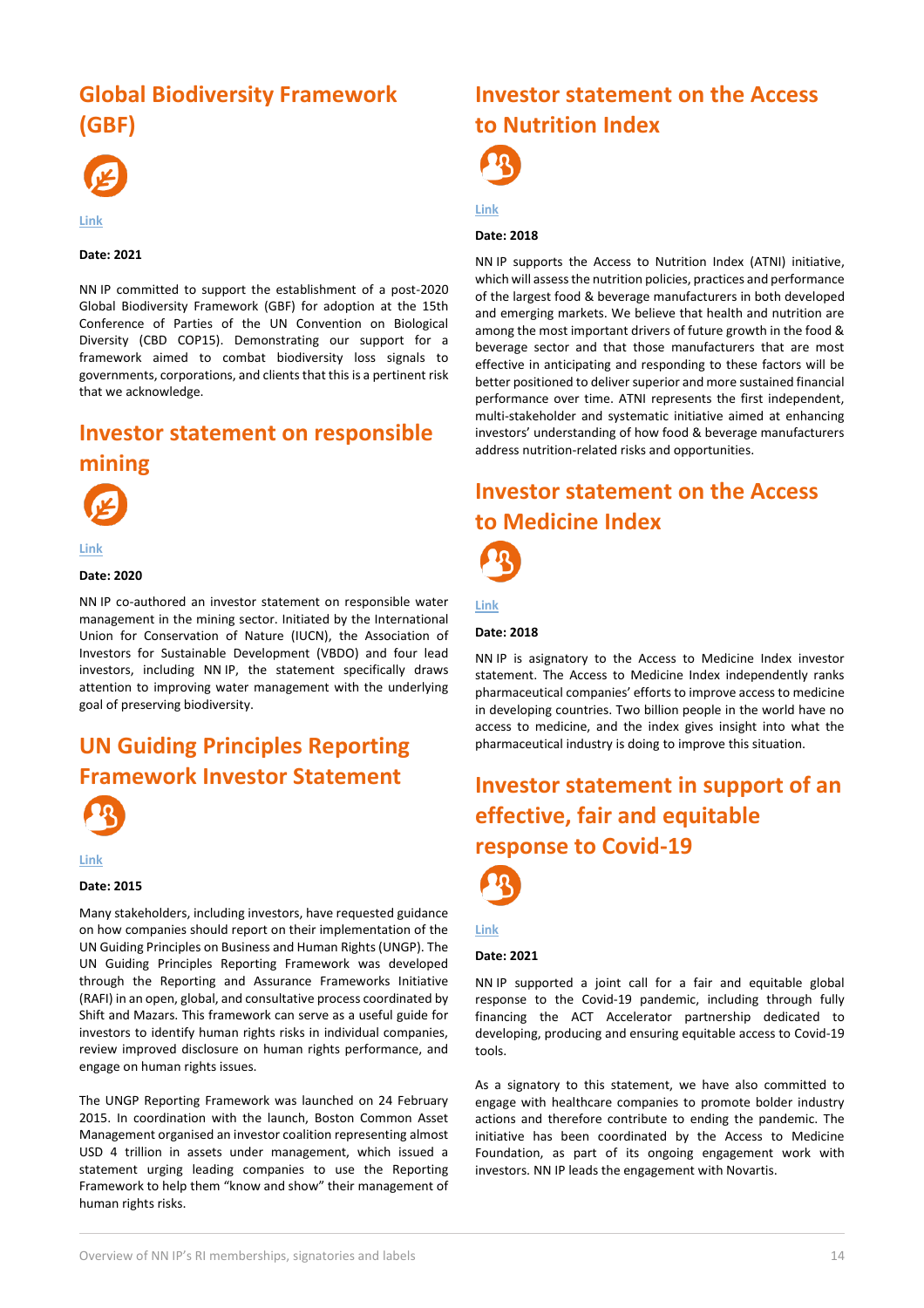### <span id="page-14-0"></span>**Investor statement on a living wage**



### **[Link](https://www.sustainalytics.com/esg-blog/the-quest-for-supply-chain-resilience/)**

### **Date: 2020**

NN IP is a signatory to the Sustainalytics-initiated investor statement on a living wage, as it is the main focus area within the Food Supply Chain Engagement, an engagement theme to which we are subscribed. The topic of a living wage is an important engagement theme for NN IP: we have been engaging on this subject since 2018 and are a founding member of the Platform Living Wage Financials (PLWF). In this context, we were also awarded the PRI Award in the category Active Ownership in 2019.

### <span id="page-14-1"></span>**Investor statement on a living wage in the luxury sector**



**[Link](https://www.livingwage.nl/wp-content/uploads/2020/02/PLWF-statement-calling-for-improved-transparency-in-the-luxury-fashion-sector.pdf)**

### **Date: 2020**

As part of our ongoing efforts with regard to the living wage, NN IP supports this collaborative call to action directed at the luxury sector to work towards improved transparency into supply chains and due diligence frameworks. By means of an investor statement, we asked luxury sector brands for more transparency around the identification and management of material ESG issues, including efforts on the living wage.

### <span id="page-14-2"></span>**Investor statement on the Bangladesh Accord**



#### **[Link](https://www.iccr.org/work-remaining-and-covid19-still-raging-investors-caution-against-allowing-bangladesh-accord-fire)**

#### **Date: 2021**

NN IP signed a statement calling on companies to re-commit to the Bangladesh Accord on Fire and Building Safety, eight years after the tragic collapse of Rana Plaza. The renewed Accord needs to include enforceable obligations for brands that ensure worker health and safety, as well as an independent mechanism of accountability. It also needs to expand the scope of the inspection and remediation programs to other countries where garment workers' lives are at risk from fires and failures.

### <span id="page-14-3"></span>**Investor statement on the Corporate Human Rights Benchmark**



**[Link](https://investorsforhumanrights.org/sites/default/files/attachments/2021-02/Public%20Statement%20Calling%20on%20Companies%20to%20Improve%20Human%20Rights%20Performance%20-%20Feb%202021_0.pdf) Date: 2021** NN IP endorsed a statement directed at over 100 companies that score low on the Corporate Human Rights Benchmark. As a signatory, we expect companies to demonstrate their respect for human rights across their operations and value chains, including through the disclosure of strong public commitments on human rights, explanations of human rights due diligence processes, and transparent mechanisms that enable remediation of impacts. We believe these actions can mitigate risks, including operational delays, reputational harm, and legal liabilities.

### <span id="page-14-4"></span>**Investor statement in support of mandated Human Rights and Environmental Due Diligence in the European Union**



#### **Date: 2021**

In anticipation of the forthcoming legislative proposal from the European Commission on Sustainable Corporate Governance, NN IP signed an investor statement to support mandated human rights and environmental due diligence. The process of continuously conducting robust human rights and environmental due diligence is a core requirement for businesses in fulfilling the responsibility to respect human rights and the environment, as framed in the recognized international standards of the UN Guiding Principles on Business and Human Rights and the OECD Guidelines for Multinational Enterprises.

<span id="page-14-5"></span>**Investor statement in support for meaningful and safe stakeholder engagement as a central aspect of the EU framework on mandatory human rights and environmental due diligence**



### **[Link](https://investorsforhumanrights.org/sites/default/files/attachments/2021-10/Support%20for%20stakeholder%20in%20EU%20framework%20on%20mHREDD.pdf)**

### **Date: 2021**

NN IP supported the investor statement in support for meaningful and safe stakeholder engagement with rightsholders and civil society, including human rights defenders (HRDs), that is gendersensitive. We believe this is critical to a due diligence process that effectively identifies human rights impacts and responds to their concerns. For Indigenous Peoples, meaningful engagement will also mean full respect of the principle of Free, Prior and Informed Consent (FPIC), which should be captured in the upcoming legislation.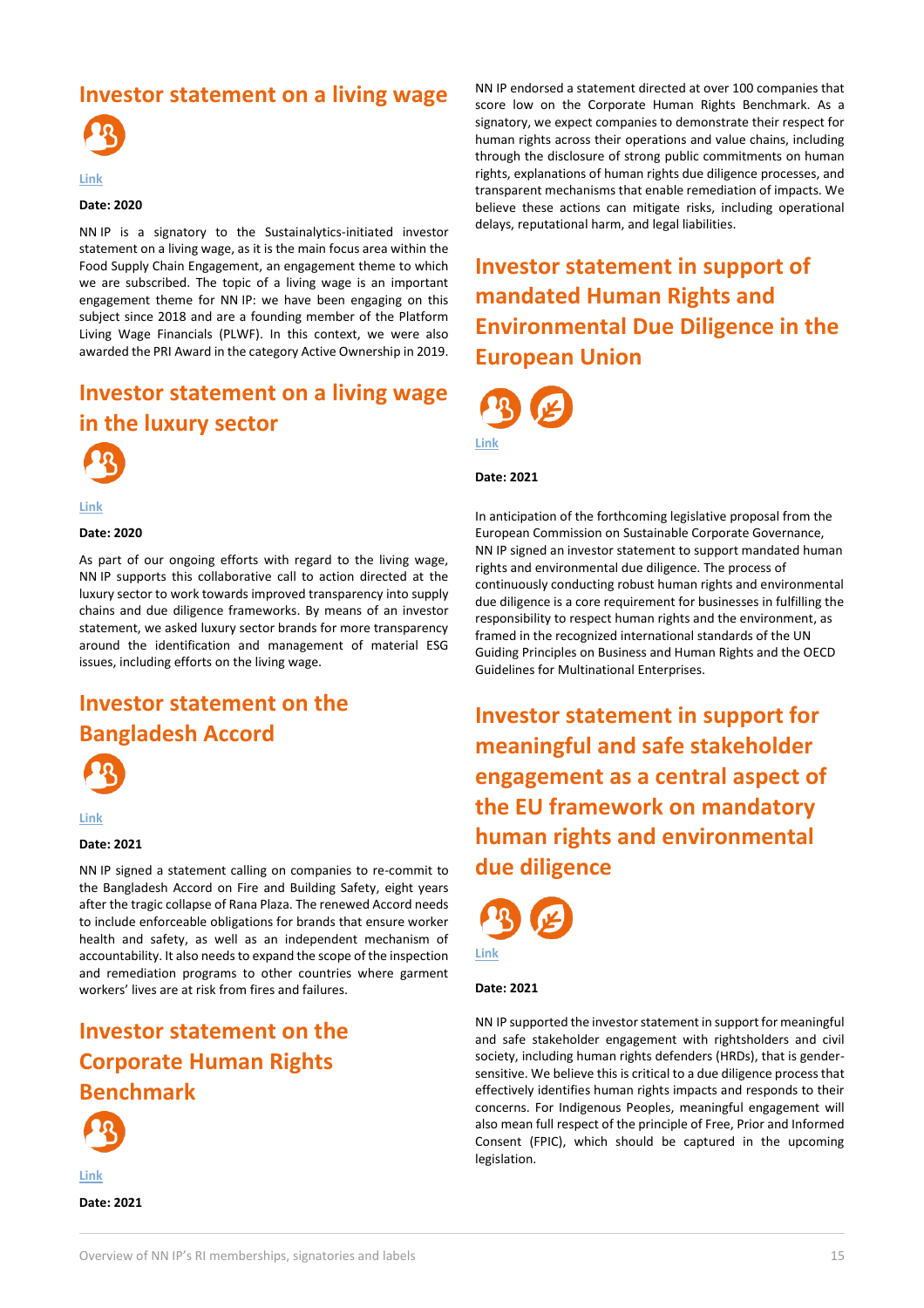# <span id="page-15-0"></span>**2. Labels awarded to NN IP**

### <span id="page-15-1"></span>**Belgian Towards Sustainability**





#### **Date awarded: 2020**

All sustainable and impact funds offered by NN IP in Belgium were awarded the 'Towards Sustainability' quality label on 2 March 2020, and NN IP was accepted as a signatory to the quality standard. This quality standard for sustainable and socially responsible financial products was published on 7 February 2019 and developed at the initiative of Febelfin, in consultation with a diverse group of financial and civil society stakeholders. Its objective is to qualitatively and quantitatively increase the level of socially responsible and sustainable financial products, and to mainstream its principles towards traditional financial products.

# <span id="page-15-2"></span>**Greenfin**



#### **Date awarded: 2018**

The French Greenfin label (formerly known as TEEC) was awarded to our NN Green Bond fund in 2018 (and subsequently to the NN Green Bond Short Duration fund). The Greenfin label serves as a reference tool for investing in the green economy and was created by the Ministry of Ecological and Solidarity Transition. It guarantees investors – banks, insurers and savers – that the financial products in which they invest effectively contribute to financing of the energy and ecological transition. Novethic, a leading expert in assessing sustainable finance practices in Europe, is the official auditor of the Greenfin label.

### <span id="page-15-3"></span>**Label ISR / SRI Label**



#### **Date awarded: 2018**

The SRI label ("Label ISR" in French) is a tool for choosing sustainable and responsible investments. Created and supported by the Finance Ministry, the goal of the label is to increase the visibility of SRI products among savers in France and Europe. The SRI investment aims to reconcile economic performance, social and environmental impact by financing companies that contribute to sustainable development in all business sectors. The SRI label, issued at the end of a strict process of labelling led by independent bodies, constitutes a unique mark for savers wishing



to participate in a more sustainable economy. In 2018, the SRI label was awarded to both our NN Global Sustainable Equity fund and NN European Sustainable Equity fund, the NN Global Equity Impact Opportunities fund, the NN Patrimonial Balanced European Sustainable fund and to the NN Health & Well-Being, NN Climate & Environment and NN Smart Connectivity impact funds.

# <span id="page-15-4"></span>**LuxFLAG ESG**

#### **Date awarded: 2015**

The primary objective of the LuxFLAG ESG label is to reassure investors that the investment product incorporates ESG criteria throughout the entire investment process. The eligibility criteria for the ESG label require applicant funds to screen 100% of their invested portfolio according to one of the ESG strategies and standards recognised by LuxFLAG. The LuxFLAG label was awarded to both our NN Global Sustainable Equity fund and our NN European Sustainable Equity fund in 2015.

### <span id="page-15-5"></span>**Eurosif European SRI Transparency Code**



#### **[Link](http://www.eurosif.org/)**

#### **Date awarded: 2004**

NN IP has adhered to the Eurosif European SRI Transparency Code for its sustainable and impact funds since 2004. Eurosif (the European Sustainable Investment Forum) promotes transparency on the use of qualitative investment criteria to enable consumers (investors) to make a more informed choice, by clarifying the principles and processes used by SRI mutual funds in their investment processes.

*Please see the following page for a visual overview of these labels and the funds to which they apply.*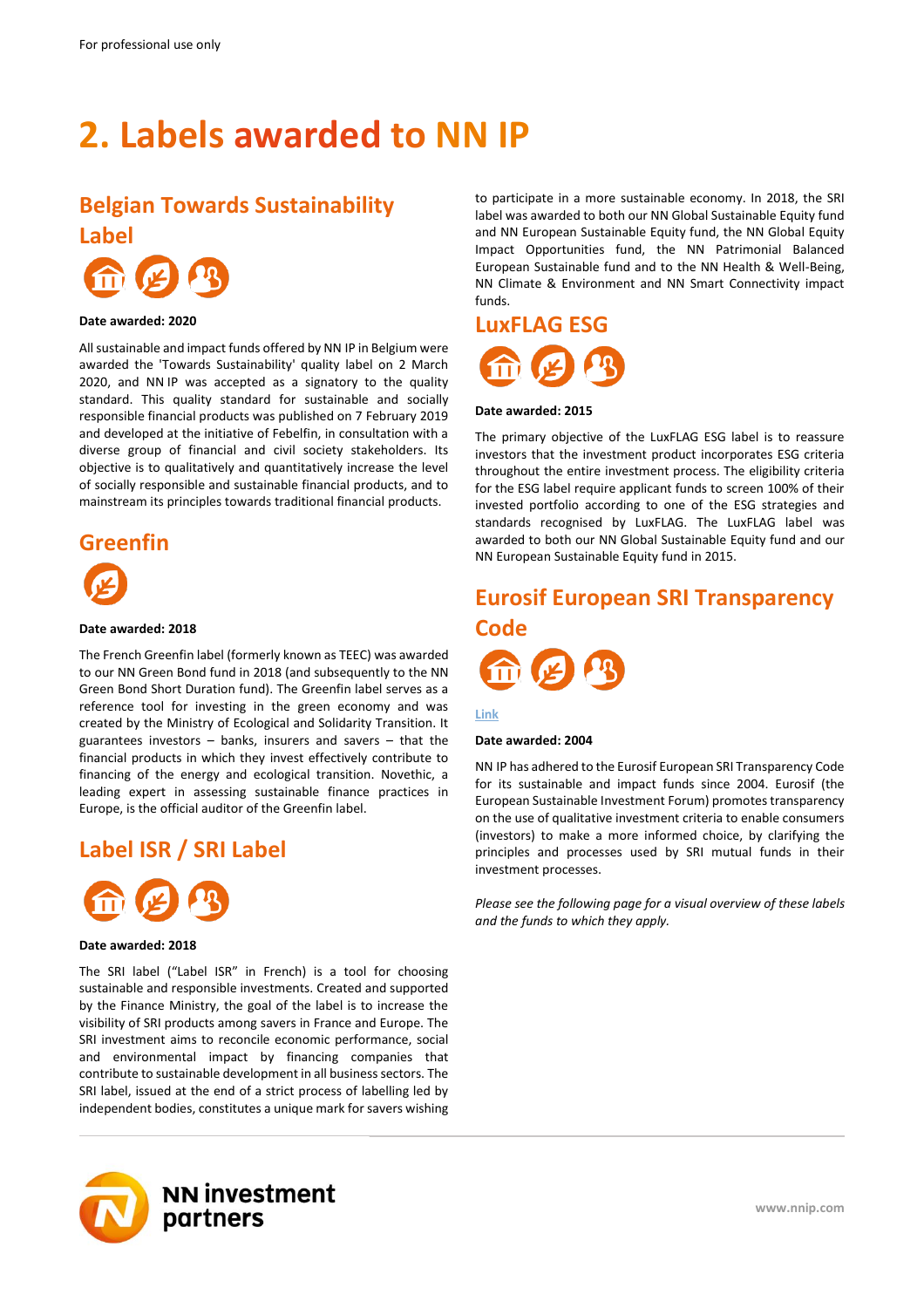| <b>Fund</b>                                      | <b>GREENFIN LABEL</b> | Label | ESG<br>LUXFLAG |
|--------------------------------------------------|-----------------------|-------|----------------|
| Date first awarded                               | 2018                  | 2018  | 2015           |
| NN (L) Global Sustainable Equity                 |                       |       |                |
| NN (L) European Sustainable Equity               |                       |       |                |
| NN (L) Global Equity Impact Opportunities        |                       |       |                |
| NN (L) Green Bond                                | $\checkmark$          |       |                |
| NN (L) Green Bond Short Duration                 |                       |       |                |
| NN (L) Corporate Green Bond                      |                       |       |                |
| NN (L) Sovereign Green Bond                      | $\checkmark$          |       |                |
| NN (L) Patrimonial Balanced European Sustainable |                       |       |                |
| NN (L) Health & Well-Being                       |                       |       |                |
| NN (L) Climate & Environment                     |                       |       |                |
| NN (L) Smart Connectivity                        |                       |       |                |